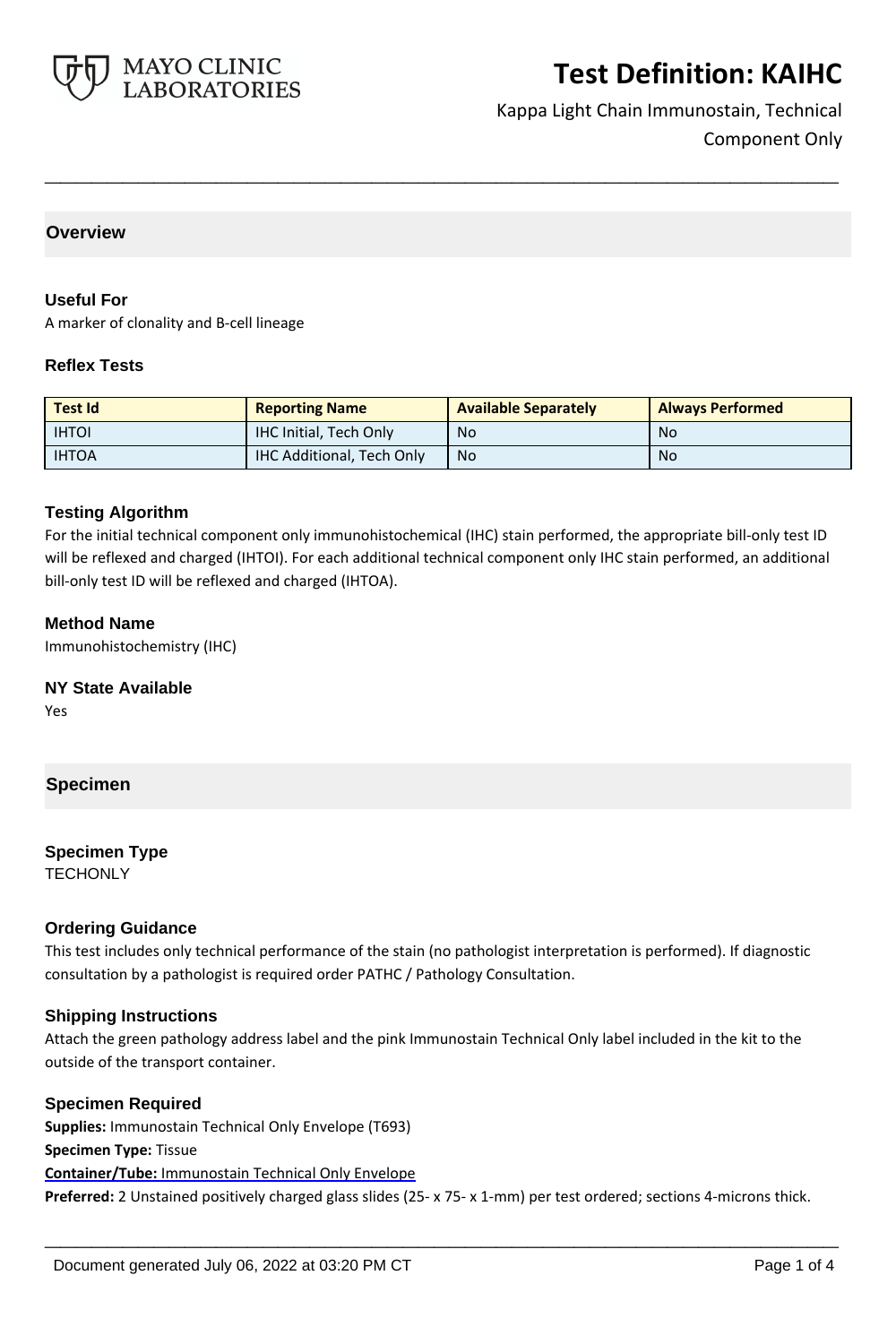

Kappa Light Chain Immunostain, Technical Component Only

**Acceptable:** Formalin-fixed, paraffin-embedded (FFPE) tissue block

## **Digital Image Access**

Mayo Clinic is preparing to migrate to a new slide scanning solution and will need to temporarily suspend digital imaging for tech-only IHC/ISH orders received after June 17. We will send a follow-up notification by September 1st indicating when digital imaging resumes. We appreciate your patience as we improve our digital imaging solution.

**\_\_\_\_\_\_\_\_\_\_\_\_\_\_\_\_\_\_\_\_\_\_\_\_\_\_\_\_\_\_\_\_\_\_\_\_\_\_\_\_\_\_\_\_\_\_\_\_\_\_\_**

#### **Forms**

If not ordering electronically, complete, print, and send a *Immunohistochemical (IHC)/In Situ Hybridization (ISH) Stains* [Request](https://www.mayocliniclabs.com/it-mmfiles/ihc-and-ish-stain-request-form-mc0767-09a.pdf) (T763) with the specimen.

## **Reject Due To**

| Wet/frozen tissue           | Reject |
|-----------------------------|--------|
| Cytology smears             |        |
| Nonformalin fixed tissue    |        |
| Nonparaffin embedded tissue |        |
| Noncharged slides           |        |
| ProbeOn slides              |        |

## **Specimen Stability Information**

| <b>Specimen Type</b> | <b>Temperature</b>  | <b>Time</b> | <b>Special Container</b> |
|----------------------|---------------------|-------------|--------------------------|
| <b>TECHONLY</b>      | Ambient (preferred) |             |                          |
|                      | Refrigerated        |             |                          |

# **Clinical & Interpretive**

#### **Clinical Information**

Kappa or lambda immunoglobulin light chains pair with immunoglobulin heavy chains to form complete immunoglobulin molecules. These proteins serve as receptors for antigens in B lymphocytes and are the secretory products of plasma cells, forming the humoral arm of the immune system. Because individual B cells or plasma cells synthesize immunoglobulin containing either kappa or lambda light chains, but not both, immunoperoxidase stains for light chains can be applied to lymphocyte and plasma cell populations as a marker of clonality and B-cell lineage.

#### **Interpretation**

This test does not include pathologist interpretation, only technical performance of the stain. If an interpretation is required, order PATHC / Pathology Consultation for a full diagnostic evaluation or second opinion of the case.

The positive and negative controls are verified as showing appropriate immunoreactivity and documentation is retained at Mayo Clinic Rochester. If a control tissue is not included on the slide, a scanned image of the relevant quality control tissue is available upon request, call 855-516-8404.

**\_\_\_\_\_\_\_\_\_\_\_\_\_\_\_\_\_\_\_\_\_\_\_\_\_\_\_\_\_\_\_\_\_\_\_\_\_\_\_\_\_\_\_\_\_\_\_\_\_\_\_**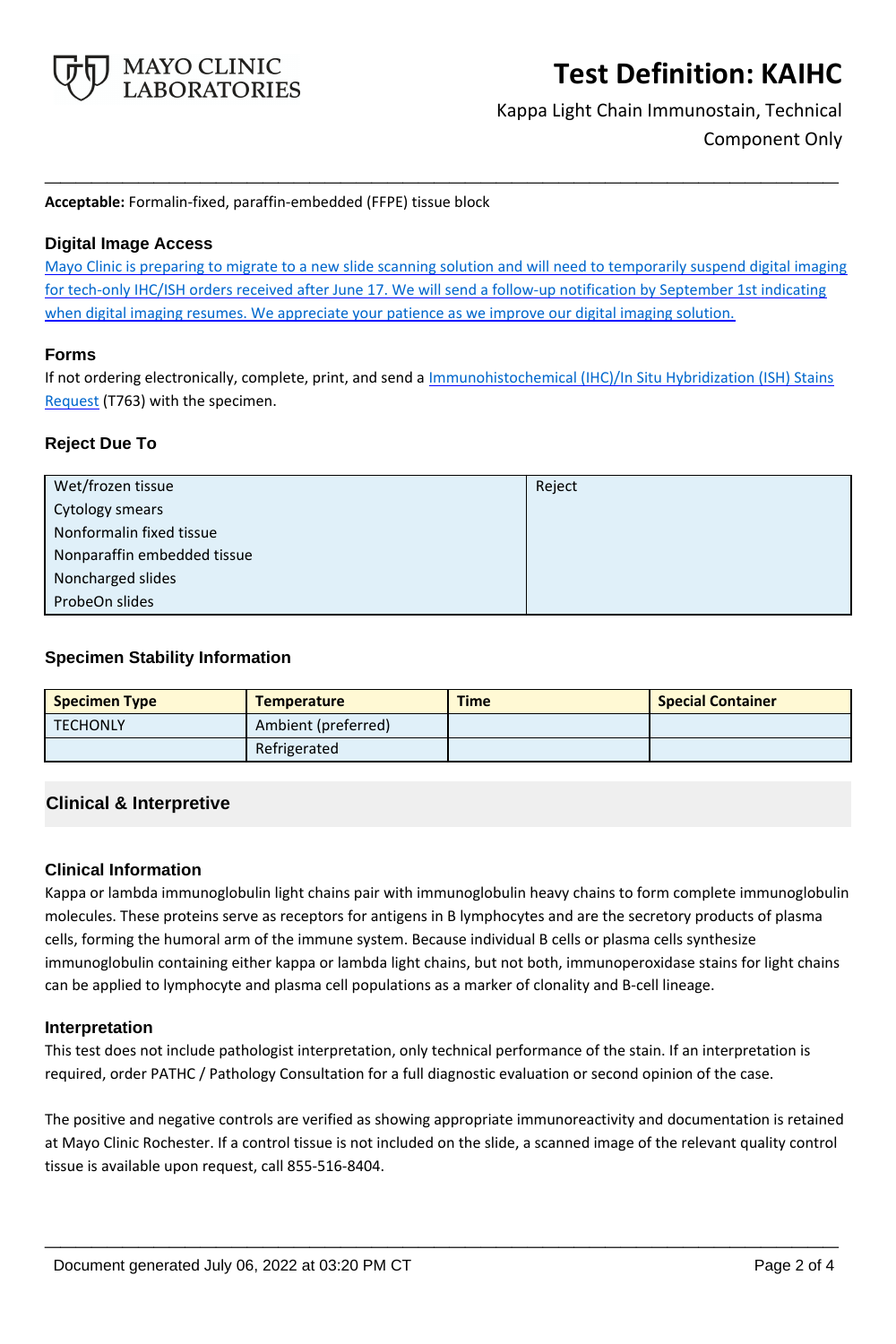

Kappa Light Chain Immunostain, Technical Component Only

Interpretation of this test should be performed in the context of the patient's clinical history and other diagnostic tests by a qualified pathologist.

**\_\_\_\_\_\_\_\_\_\_\_\_\_\_\_\_\_\_\_\_\_\_\_\_\_\_\_\_\_\_\_\_\_\_\_\_\_\_\_\_\_\_\_\_\_\_\_\_\_\_\_**

#### **Cautions**

Age of a cut paraffin section can affect immunoreactivity. Stability thresholds vary widely among published literature and are antigen dependent. Best practice is for paraffin sections to be cut within 6 weeks.

#### **Clinical Reference**

1. Peterson LC, Brown BA, Crosson JT, Mladenovic J: Application of the immunoperoxidase technique to bone marrow trephine biopsies in the classification of patients with monoclonal gammopathies. Am J Clin Pathol. 1986;85:688-693 2. Taylor CR, Burns J: The demonstration of plasma cells and other immunoglobulin-containing cells in formalin-fixed, paraffin-embedded tissues using peroxidase labeled antibody. J Clin Pathol. 1974;27:14-20

#### **Performance**

#### **Method Description**

Immunohistochemistry on sections of paraffin-embedded tissue.(Unpublished Mayo method)

# **PDF Report**

No

**Day(s) Performed** Monday through Friday

**Report Available**

1 to 3 days

#### **Specimen Retention Time**

Until staining is complete

#### **Performing Laboratory Location**

Rochester

#### **Fees & Codes**

#### **Fees**

- Authorized users can sign in to [Test Prices](https://www.mayocliniclabs.com/customer-service/client-price-lookup/index.html?unit_code=KAIHC) for detailed fee information.
- Clients without access to Test Prices can contact [Customer Service](http://www.mayocliniclabs.com/customer-service/contacts.html) 24 hours a day, seven days a week.
- Prospective clients should contact their Regional Manager. For assistance, contact [Customer Service.](http://www.mayocliniclabs.com/customer-service/contacts.html)

**\_\_\_\_\_\_\_\_\_\_\_\_\_\_\_\_\_\_\_\_\_\_\_\_\_\_\_\_\_\_\_\_\_\_\_\_\_\_\_\_\_\_\_\_\_\_\_\_\_\_\_**

# **Test Classification**